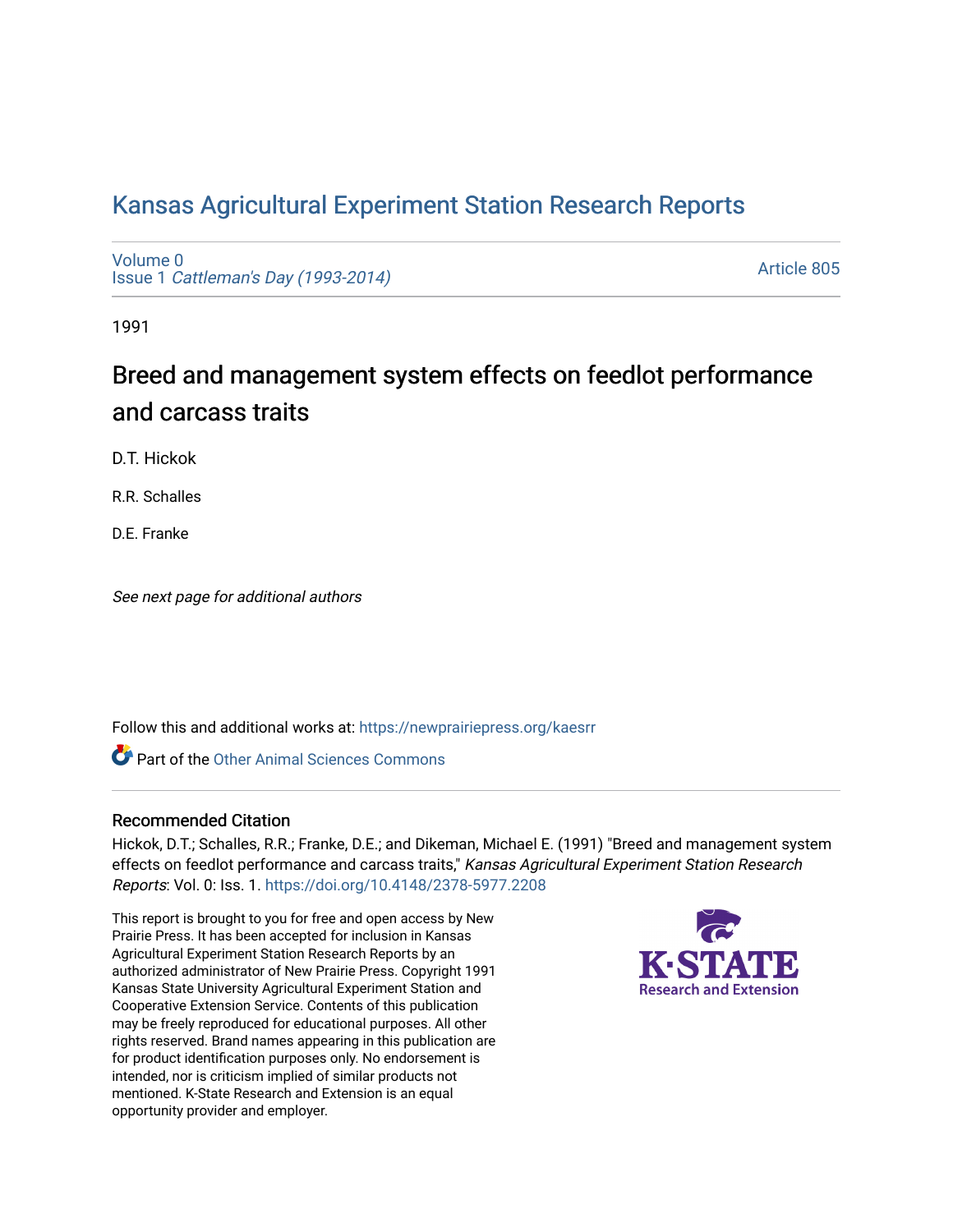## Breed and management system effects on feedlot performance and carcass traits

## **Abstract**

Eighty nine steers with different proportions of Angus, Hereford, Charolais, Brahman, and Gelbvieh breeding from rotational and terminal crossbreeding systems were produced in Louisiana and finished at KSU. Half of each breed group was placed in the feedlot at weaning (calves) and the other half as yearlings. Half of the each group was slaughtered at a low (0.3-0.4 in.), and the other half at high (0.5 - 0.6 in.) fat thickness. As percentage of Charolais and Gelbvieh breeding increased, feedlot performance improved. As percentage of Charolais, Gelbvieh, and Angus increased, carcass desirability improved. Steers started on feed at weaning were more efficient in feed conversion and were more profitable than those started as yearlings. Age did not affect carcass marbling or quality grade.

## Keywords

Cattlemen's Day, 1991; Kansas Agricultural Experiment Station contribution; no. 91-355-S; Report of progress (Kansas State University. Agricultural Experiment Station and Cooperative Extension Service); 623; Beef; Cattle; Breeds; Management; Performance; Carcass; Returns

## Creative Commons License



This work is licensed under a [Creative Commons Attribution 4.0 License](https://creativecommons.org/licenses/by/4.0/).

## Authors

D.T. Hickok, R.R. Schalles, D.E. Franke, and Michael E. Dikeman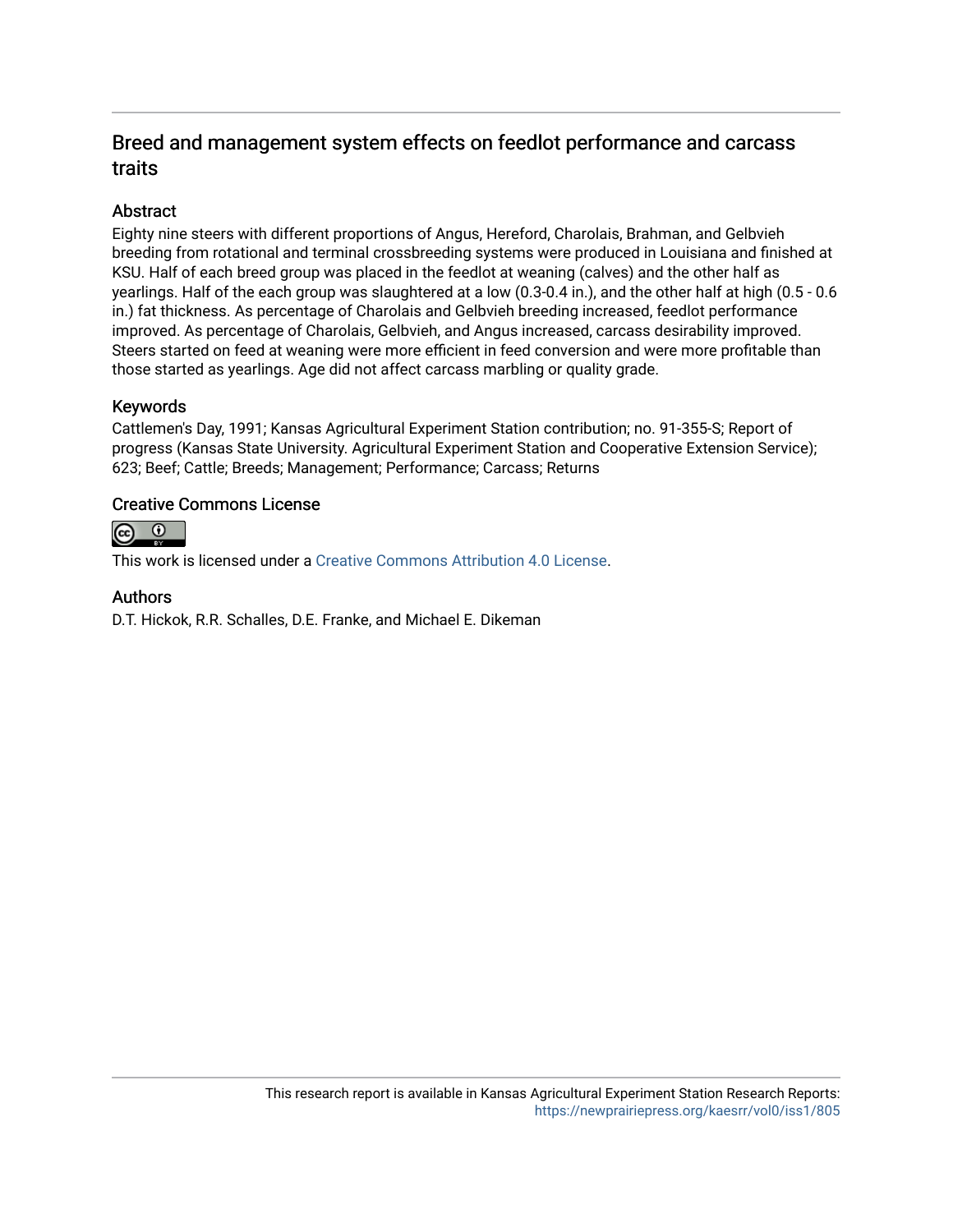#### **BREED AND MANAGEMENT SYSTEM EFFECTS ON FEEDLOT PERFORMANCE AND CARCASS TRAITS**

*D. T. Hickok, R. R. Schalles, M. E. Dikeman, and D. E. Franke<sup>1</sup>*

#### **Summary**

Eighty nine steers with different proportions of Angus, Hereford, Charolais, Brahman, and Gelbvieh breeding from rotational and terminal crossbreeding systems were produced in Louisiana and finished at KSU. Half of each breed group was placed in the feedlot at weaning (calves) and the other half as yearlings. Half of the each group was slaughtered at a low  $(0.3-0.4$  in.), and the other half at high  $(0.5 -$ 0.6 in.) fat thickness. As percentage of Charolais and Gelbvieh breeding increased, feedlot performance improved. As percentage of Charolais, Gelbvieh, and Angus increased, carcass desirability improved. Steers started on feed at weaning were more efficient in feed conversion and were more profitable than those started as yearlings. Age did not affect carcass marbling or quality grade.

(Key Words: Cattle, Breeds, Management, Performance, Carcass, Returns.)

#### **Introduction**

With the availability of cattle with high growth rates and with current economic and consumer diet-health concerns, interest has increased in feeding weaned calves as opposed to the traditional method of backgrounding and then feeding yearlings. Although consumers prefer leaner beef, producers are still paid by the pound on a quality grading system that favors marbling. Under traditional production systems, fast growing cattle are too large at slaughter to meet market specifications. Beef producers need information that will allow them to optimize the relationship between customer preference and profit. This experiment was designed to: 1) compare feedlot performance and carcass characteristics of steers produced from 2-, 3- and 4-breed rotational and terminal crossbreeding systems involving British, Continental, and Brahman breeds and 2) to compare the performance, carcass traits, and economic returns of calves and yearlings.

#### **Experimental Procedures**

Steer calves were produced in the spring of 1989 at Louisiana State University (LSU) as part of an ongoing rotational crossbreeding study. The  $F_1$  and 2-, 3-, and 4-breed rotational crossbred progeny were produced using Angus (AN), Hereford (HH), Charolais (CH) and Brahman (BR). Half of the cows of each breed group were bred to Gelbvieh (GV) bulls as a terminal cross. Each of the 18 breed groups was divided in half, with one half  $(n=45)$ shipped to KSU at weaning (fall, 1989) and the remainder  $(n=44)$  grazed on rye grass pasture at LSU and shipped to KSU as yearlings (May, 1990). Upon arrival at KSU, breed groups were randomly assigned to pens of 5 or 6 head and started on a ration of sorghum silage, cracked corn, and a soybean meal-urea protein supplement. The percent silage was decreased from 75% to 15% over a 4-wk period. Cattle were weighed prior to shipping, after arrival at KSU, and every 28 d until slaughter. A random half of each breed-age management group was slaughtered when ultrasound backfat measurements were between 0.3 and 0.4 in., and the other half was slaughtered when measurements were between 0.5 and 0.6 in.

<sup>&</sup>lt;sup>1</sup>Department of Animal Science, Louisiana State Univ., Baton Rouge.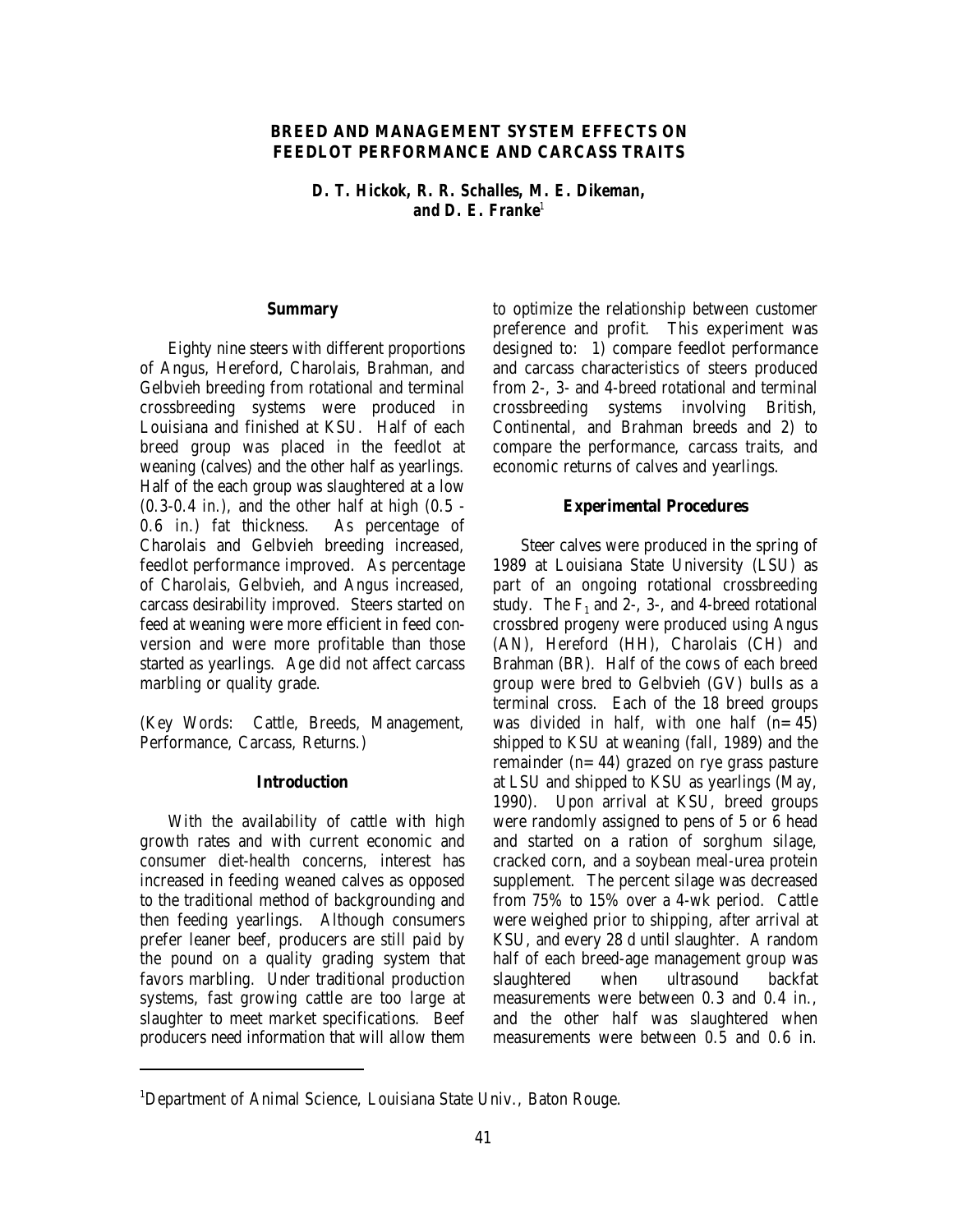For statistical analysis, the 18 breed groups were consolidated into seven breed groups, so that at least 50% of one breed occurred in each group (Table 1). Data were analyzed using Least Squares procedures to evaluate breed groups, with the effects of calves vs. yearlings and backfat endpoint removed. Regression analysis also was performed to substantiate the analysis of variance.

#### **Results and Discussion**

The seven groups used in the analysis were high percentage AN, high percentage HH, high percentage CH, half GV with a high percentage AN, half GV with a high percentage HH, half GV with a high percentage CH, and half GV with a high percentage BR.

|                              | <b>Breed Group</b> |            |                |                   |  |                |   |
|------------------------------|--------------------|------------|----------------|-------------------|--|----------------|---|
| Breed                        | $1\quad 2$         |            | $3^{\circ}$    |                   |  | 4 5 6 7        |   |
| Angus                        |                    |            | 64 18 0 26 0 0 |                   |  |                | 0 |
| Hereford 8 64 0 1 25 3       |                    |            |                |                   |  |                | 0 |
| Charolais                    |                    |            | 11 4 62 1      |                   |  | 0 26 17        |   |
| Brahman 17 14 38 22 25 21 33 |                    |            |                |                   |  |                |   |
| Gelbvieh                     |                    | $0\quad 0$ |                | 0, 50, 50, 50, 50 |  |                |   |
| No. Calves 26 27 13 8 7      |                    |            |                |                   |  | 5 <sup>5</sup> | 3 |

Least Square analysis for the 12 production and carcass traits by breed group are shown in Table 2. Slaughter and carcass weights increased as the percentage CH, GV, and AN increased and decreased as percentage HH increased. Increased percentage HH decreased slaughter age and number of days on feed, whereas increased percentage of CH and GV increased those parameters. ADG was increased most by CH and decreased most by BR. Total gain was increased by CH, GV, and AN and decreased by BR and HH.

As the percentage of BR increased, marbling and quality grade tended to decrease. Even though ultrasound was used to estimate fat thickness slaughter endpoint, adjusted carcass backfat thickness varied among breed groups. Increased percentage CH and GV breeding decreased the adjusted backfat, whereas increased percentage of HH increased adjusted backfat. An increase in percentage HH increased numerical yield grade, and an increase in percentage CH decreased (improved) numerical yield grade. Ribeye area was increased by CH and GV blood and decreased by HH.

 The second part of the analysis compared calves vs. yearlings for the same 12 production and carcass traits plus total TDN and feed/gain ratio (Table 3). There were significant differences between calves and yearlings in almost all traits measured. The two exceptions were average marbling score and quality grade. However, 67% of the calves and 54% of the yearlings graded Choice, with the average of each group being very close to  $Choice<sup>0</sup>$  grade.

Cattle were slaughtered at an endpoint determined by an ultrasound measurement of backfat over a 120 d period. This differs from other production systems where all cattle in a group are generally slaughtered at one time. Calves reached the fat thickness endpoint at lighter slaughter and carcass weights than the yearlings. However, both groups produced acceptable weight carcasses on the average. Although calves were slaughtered at a younger age, they required 85 more days on feed than the yearlings. They also consumed an average of 362 lb more TDN, gained an average of 156 lb more, and converted feed to gain more efficiently than the yearlings. Average daily gains from the shipping weight in Louisiana to slaughter weight in Kansas were less for the calves than for the yearlings. ADGs for both calves and yearlings were lower than expected in commercial production. Because slower gaining cattle were required to reach the same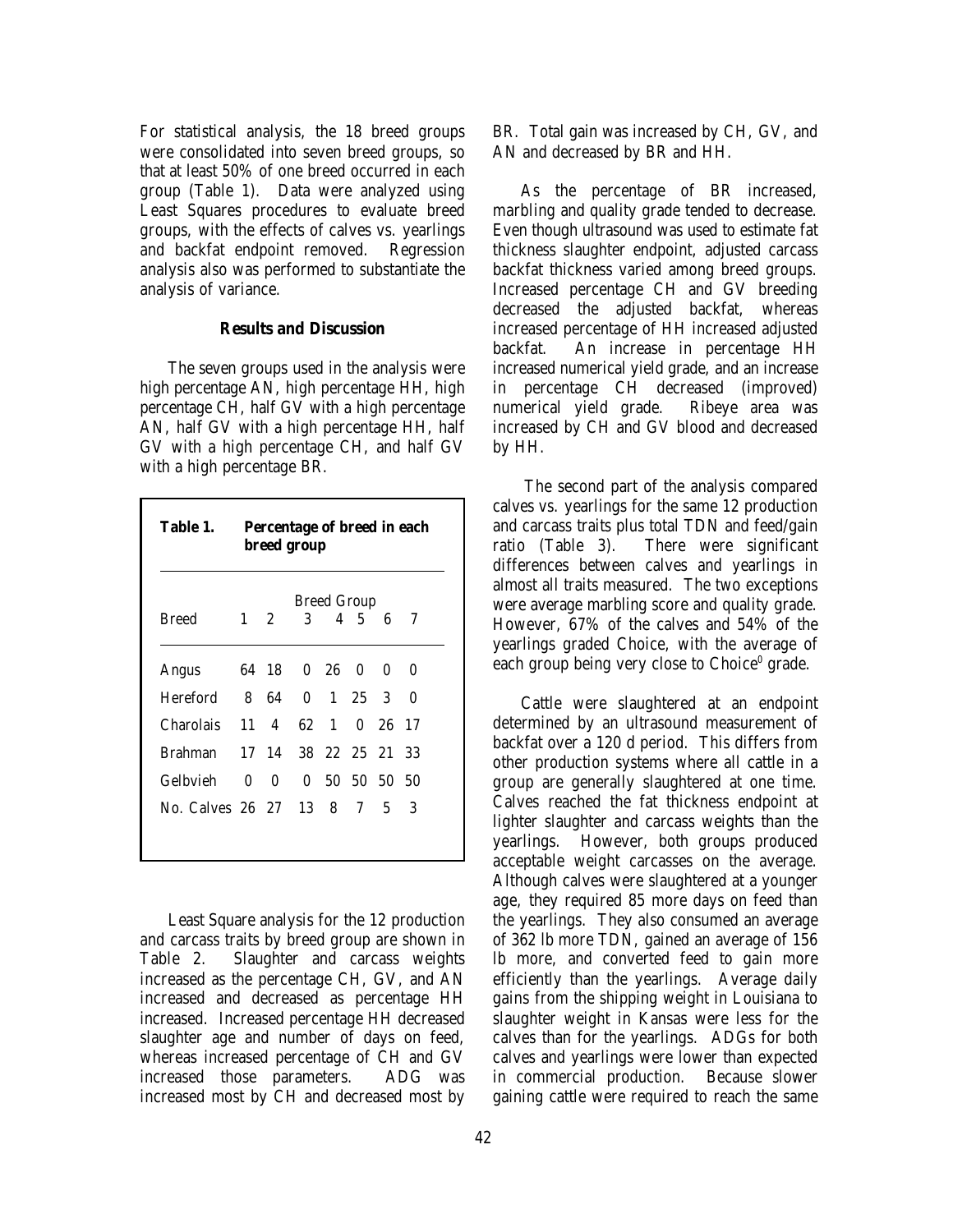fat thickness endpoints as faster gaining cattle, greatly extending the average feeding period. Although, under commercial production, these slower gaining cattle would have been slaughtered earlier, the difference between ADG of the two groups should be a valid comparison of relative performance.

The yearlings had larger ribeyes and higher numerical yield grades because they had heavier carcasses with more fat thickness; however, both groups were within acceptable ranges. The greater fat thickness on yearlings was probably due to inaccuracy of ultrasound estimation of fat thickness.

A cost and return analysis of calves vs. yearlings is presented in Table 4. Trucking costs, which include shipping the cattle from LSU to KSU, are higher than normal because trucks were not full; however, the per head cost was about equal for both groups. Feed cost per lb of TDN was about the same for both groups (\$0.068 for the calves and \$0.074 for the yearlings), so differences in feed costs reflect consumption differences. Even with higher calf cost per lb, it was more profitable to feed calves than yearlings. The single most important factor affecting the profit advantage of the calves was their superior feed efficiency.

| Breed Group <sup>c</sup>      |                   |                   |                   |                   |                     |                     |                   |
|-------------------------------|-------------------|-------------------|-------------------|-------------------|---------------------|---------------------|-------------------|
| Trait                         | 1                 | $\overline{2}$    | 3                 | 4                 | $\overline{5}$      | 6                   | 7                 |
| Shipping Wt., lb              | 690 <sup>a</sup>  | $672^{\circ}$     | $710^{ab}$        | $751^{\rm b}$     | $708$ <sup>ab</sup> | 700 <sup>ab</sup>   | 779 <sup>b</sup>  |
| Slaughter Wt, lb              | $1195^{\rm b}$    | $1091^a$          | $1245^{\rm b}$    | 1198 <sup>b</sup> | $1186^{\rm b}$      | $1179^{ab}$         | $1322^{\rm b}$    |
| Slaughter Age,d               | $492^{\circ}$     | 489°              | $515^{\rm b}$     | $534^{\rm b}$     | 526 <sup>b</sup>    | 533 <sup>b</sup>    | $535^{\rm b}$     |
| Days Fed                      | 179 <sup>a</sup>  | $173^a$           | 208 <sup>b</sup>  | 211 <sup>b</sup>  | $215^{\rm b}$       | 217 <sup>b</sup>    | 207 <sup>ab</sup> |
| Total Gain, lb                | 500 <sup>a</sup>  | 418 <sup>b</sup>  | $536^{\circ}$     | $446a^{ab}$       | $477$ <sup>ab</sup> | $478$ <sup>ab</sup> | $545^{\circ}$     |
| ADG, lb                       | 2.76 <sup>a</sup> | 2.52 <sup>a</sup> | $2.62^{\circ}$    | $2.14^{b}$        | $2.25^{b}$          | 2.30 <sup>ab</sup>  | 2.78 <sup>a</sup> |
| Carcass wt., lb               | 738 <sup>a</sup>  | 6668 <sup>b</sup> | $764^a$           | 731 <sup>a</sup>  | $733^a$             | 719 <sup>ab</sup>   | 797 <sup>b</sup>  |
| <b>Marbling</b>               | Sm61 <sup>a</sup> | $Sm23^a$          | Sm04 <sup>a</sup> | S188 <sup>a</sup> | Sm08 <sup>a</sup>   | Sm18 <sup>a</sup>   | $Sm23^a$          |
| <sup>d</sup> Quality Grade    | $Ch13^a$          | Se91 <sup>ª</sup> | Se91 <sup>a</sup> | Se81 <sup>a</sup> | Se91 <sup>a</sup>   | Se99 <sup>a</sup>   | Se98 <sup>a</sup> |
| <sup>e</sup> Adjusted BF, in. | .54 <sup>a</sup>  | .54 <sup>a</sup>  | .36 <sup>b</sup>  | .42 <sup>b</sup>  | .49 <sup>a</sup>    | .29 <sup>b</sup>    | .47 <sup>ab</sup> |
| <b>Yield Grade</b>            | 3.1 <sup>a</sup>  | 2.9 <sup>a</sup>  | 2.6 <sup>ab</sup> | 2.7 <sup>ab</sup> | 3.0 <sup>a</sup>    | $2.2^{b}$           | 3.1 <sup>a</sup>  |
| Ribeye Area, in <sup>2</sup>  | $12.7^{ab}$       | $12.2^a$          | 13.6 <sup>b</sup> | $13.3^{b}$        | $13.5^{b}$          | $13.3^{ab}$         | $13.1^{ab}$       |

**Table 2. Least Squares Means for Performance and Carcass Characteristics by Breed Group**

<sup>ab</sup>Values in the same row with different superscript letters are different ( $P < .05$ ).

 $\epsilon$ Breed groups are the same as described in Table 1.

 ${}^d$ Quality grade Select(Se) and Choice(Ch) are followed by a numeric value, which is the % within the grade.